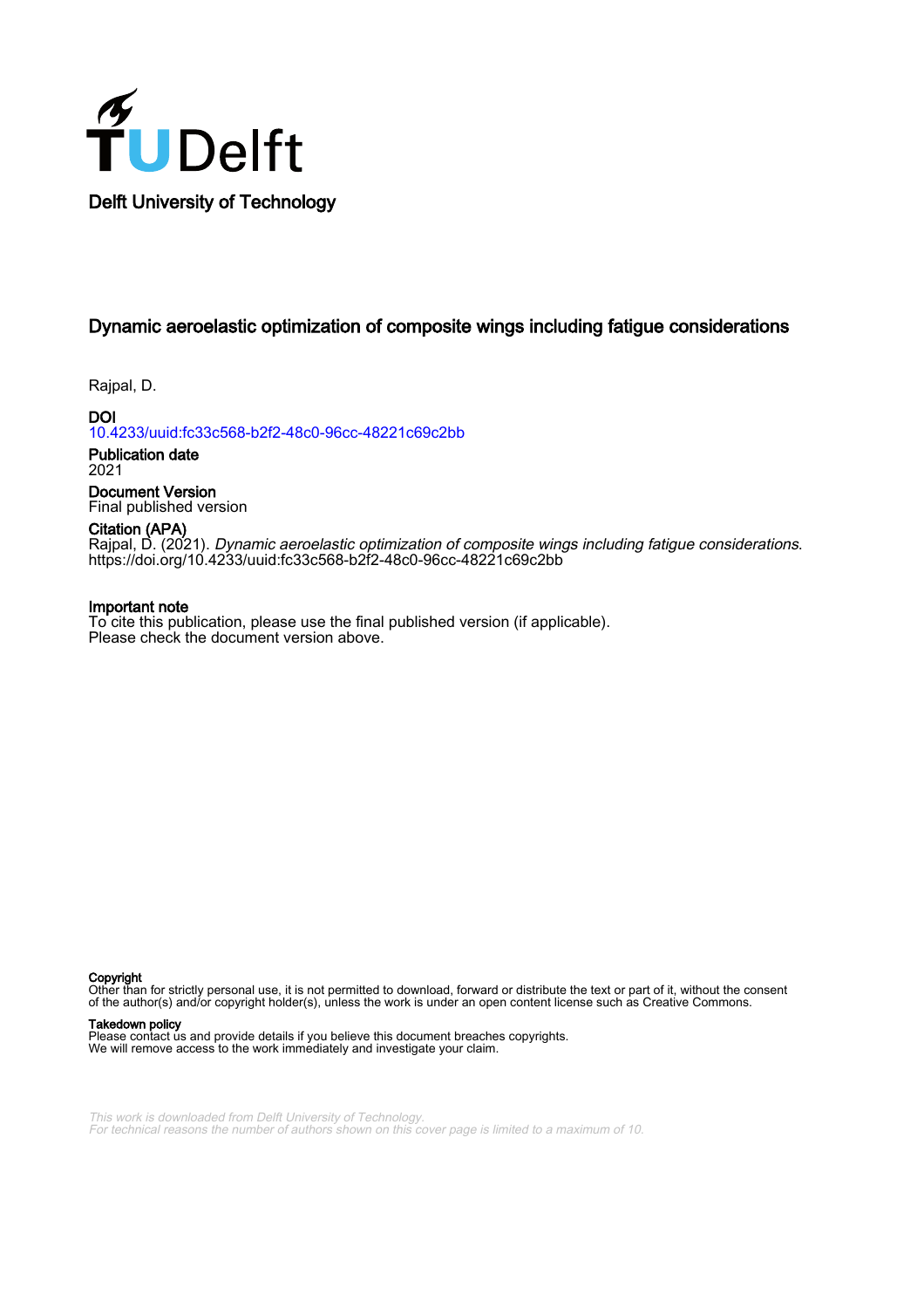# **Propositions**

#### accompanying the dissertation

## **DYNAMIC AEROELASTIC OPTIMIZATION OF COMPOSITE WINGS INCLUDING FATIGUE CONSIDERATIONS**

by

## **Darwin Rajpal**

- 1. Aeroelastic tailoring with pre-selected gust loads will result in either a sub optimal or an unfeasible design as critical gust loads change along the optimization process and hence critical loads should be updated along the dynamic aeroelastic tailoring process<sup>[1](#page-1-0)</sup>.
- 2. The real potential of novel technologies can only be exploited when physicsbased models are used instead of knockdown factors $^{\rm l}$ .
- 3. To account for fatigue in aeroelastic tailoring, an analytical model which not only calculates fatigue life but also considers the effect of fatigue on the aeroelastic performance of the design is essential $^{\rm l}$  .
- 4. Even though manufacturing constraints have one of the most significant impacts on the final design, they are still one of the lowest priorities for aeroelas-tic tailoring studies<sup>[1](#page-1-0)</sup>.
- 5. The challenge of including higher fidelity methods in the conceptual stage is not as much computational time as it is retaining the essence in a low fidelity setting.
- 6. The best way to ensure the robustness of a code is to run an optimization algorithm on it as the optimizer will try to exploit any potential weakness a code might have.
- 7. A PhD can be a long and a lonely journey and to survive it; a student needs to have small victories along the road and cherish them no matter how small.
- 8. A PhD student should have Unagi, a state of total awareness, to be able to foresee what his/her supervisor wants even before the supervisor has asked.
- 9. One way to nullify the effect of money on the game of football is to scale the number of goals scored with respect to the money spent on the team.
- 10. Nationalism is the last refuge of an incompetent government<sup>[2](#page-1-1)</sup>.

These propositions are regarded as opposable and defendable, and have been approved as such by the promotors dr. R. De Breuker, prof. dr. C. Kassapoglou and prof. dr. C. Bisagni.

<span id="page-1-0"></span><sup>&</sup>lt;sup>1</sup>This proposition pertains to this dissertation.

<span id="page-1-1"></span><sup>&</sup>lt;sup>2</sup> Inspired by Samuel Johnson.